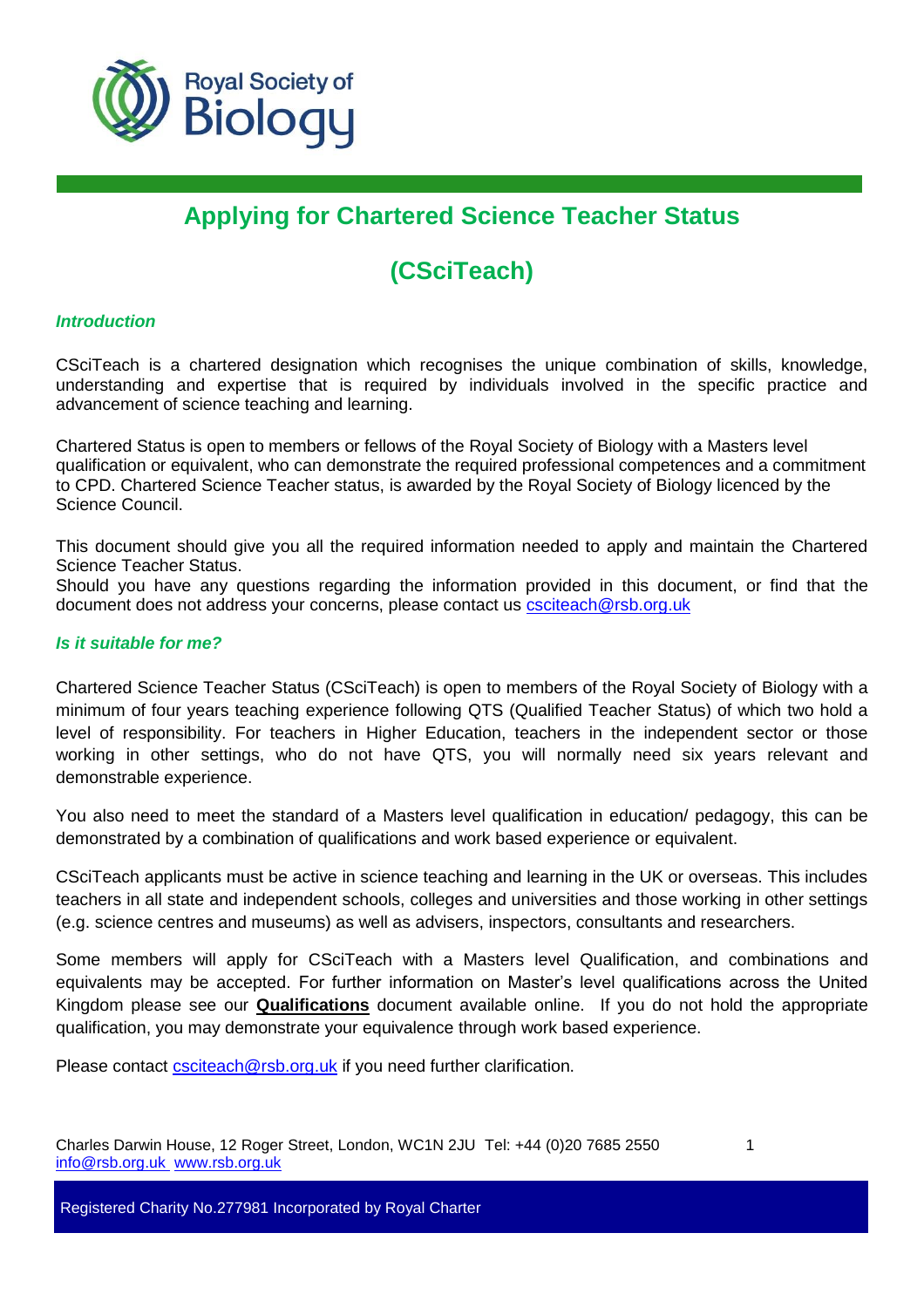

#### *Masters level equivalence*

Normally, much of the study undertaken at Masters level will have been at, or informed by, the forefront of an academic or professional discipline. Applicants will have shown originality in the application of knowledge, and they will understand how the boundaries of knowledge are advanced through research. They will be able to deal with complex issues both systematically and creatively, and they will show originality in tackling and solving problems. They will have the qualities needed for employment in circumstances requiring sound judgement, personal responsibility and initiative, in complex and unpredictable professional environments. In the absence of an M-Level qualification, work based experience can be used to demonstration equivalency of M-Level skills, knowledge and experience. See Appendix 1.

#### *Qualified teacher status*

CSciTeach applicants must be active in science teaching and learning in the UK or overseas. This includes teachers in all state and independent schools, colleges and universities and those working in other settings (e.g. science centres and museums) as well as advisers, inspectors, consultants and researchers.

For teachers in Higher Education, teachers in the independent sector or those working in other settings, who do not have QTS, you will normally need six years relevant and demonstrable experience.

If you hold qualified teacher status (QTS) you should give details of your initial teacher training provider in the qualifications section.

### *Chartered Status is:*

- 1. gained through a successful application
- 2. maintained by successful annual maintenance of Continuing Professional Development (CPD) .

Chartered Status will be yours for as long as you maintain your CPD submissions. This means you will be able to use CSciTeach in addition to your Society post nominal letters where appropriate.

Your name will also be maintained on the UK Professional Registers by the Science Council which is publically available on request.

## *1. Your application*

To assess your suitability for Chartered Status we will require the following from you:

- evidence of educational qualifications or an equivalent
- evidence of achieving the required professional competencies
- evidence and a commitment to continuing professional development (CPD)
- $\Box$  adherence to the relevant codes of conduct
- □ support of application

As our application process is all completed online via the member's area, we can reduce the amount of information we require. Your application therefore, will mainly consist of your evidence illustrating how you meet the required competencies. Please note that to remove any tampering risks all uploaded evidence must be submitted in a PDF format.

In exceptional circumstances we will accept applications on paper, please contact the Royal Society of Biology on 0207 685 2550 if you wish to discuss this further.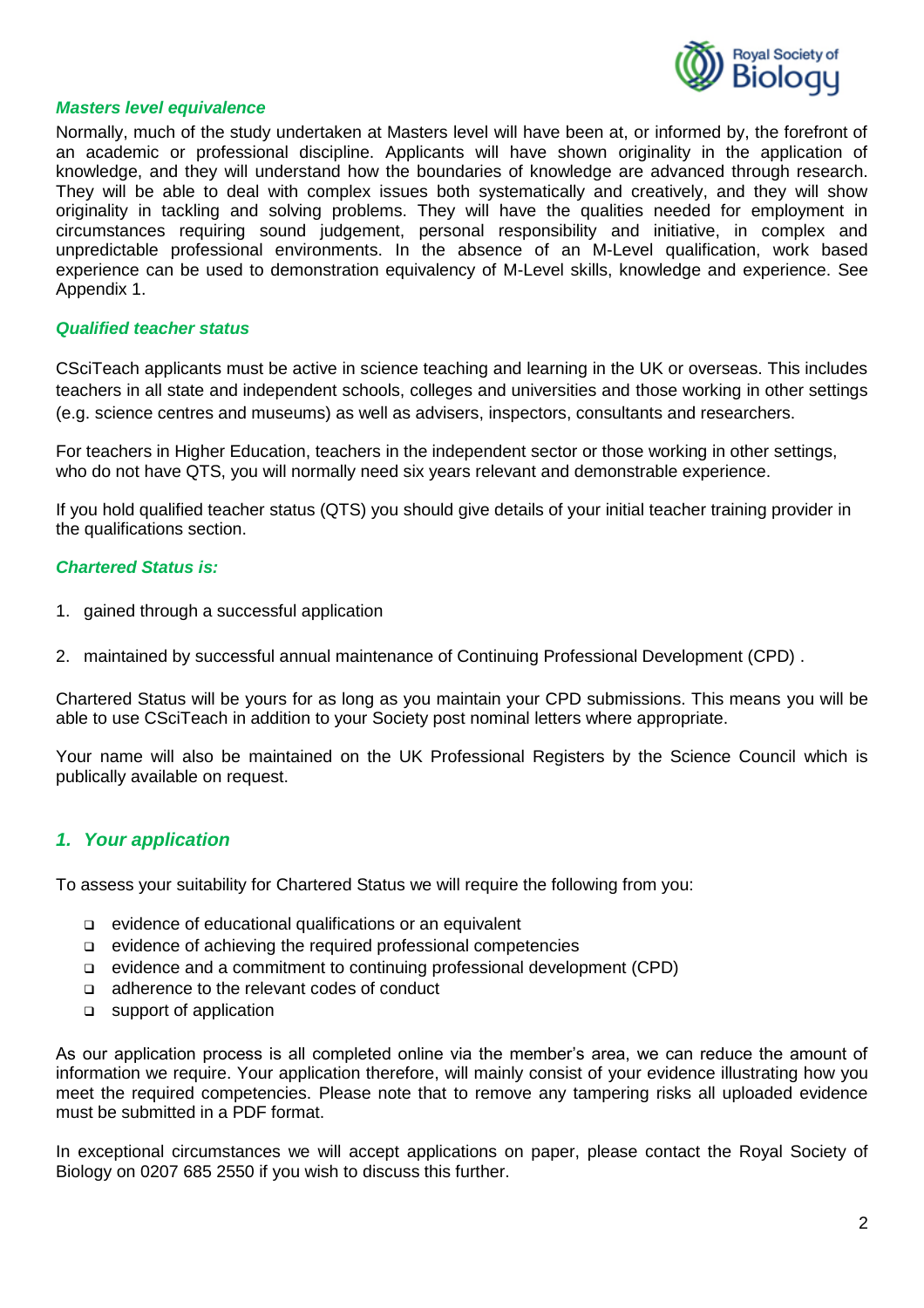

## Chartered Science Teacher (CSciTeach)

If you decide to apply for Chartered Science Teacher status we require evidence illustrating how you meet each competency, a letter of endorsement from a supporter and agreement to adhere to the Science Council rules of conduct.

A competency can be defined as the combination of knowledge, skills and behaviour necessary to carry out your role and also to improve performance. The competencies fall into areas A-E, these are:

- A. Application of knowledge and understanding
- B. Personal responsibility
- C. Interpersonal skills
- D. Professional practice
- E. Professional standards

Each area (A-E) may have more than one competency which you must meet and your online application will allow you the opportunity to show how you illustrate each of the competencies through reflective statements.

The 12 competencies you must meet for CSciTeach and guidance on what each requires can be found in *Appendix 2 and 3*.

Your application must also be supported by someone familiar with your work and this will be included as a process in your online application. Preferably they should hold Chartered status, although we are aware some people may work in an area where this is difficult and we will accept head teachers and heads of departments.

They will then be sent an email asking them to endorse your application by an email to the relevant Society staff member, a draft version of this email can be seen in *Appendix 4.* Once this email has been successfully received and payment made, your application will be formally accepted.

Applying for CSciTeach status will incur an annual fee of £30, payable to the Royal Society of Biology (you will be asked for payment details during your online application, and will be sent automatic reminders annually).

Your application will be assessed by the Royal Society of Biology and a panel of external experts. The panel will meet approximately 4 times a year to review applications.

If your application is not successful we will provide feedback and advise how you could improve your application.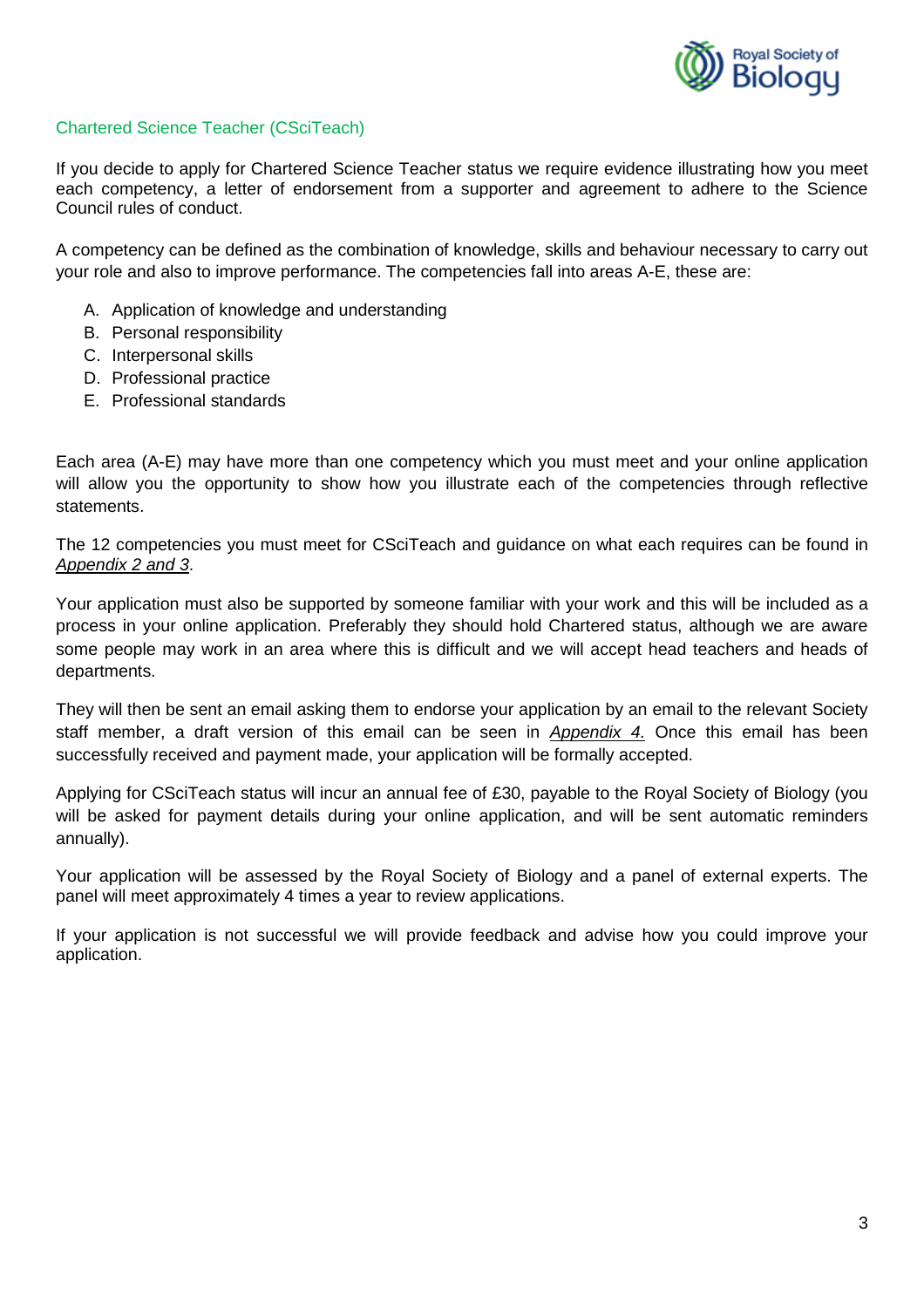



## *2. Maintaining your status through annual CPD submission*

Continuing Professional Development, or CPD, is a vast expanding area of many careers, offering a mechanism by which you can document your work above and beyond your job role, aiding upwards progression. Knowing what exactly CPD is, often illustrates just how many of the activities you currently participate in that would count towards your annual submission. Our CPD scheme is wide ranging as we appreciate our members come from all areas of the life sciences, and the development of one member may differ widely from the development of another.

To keep your CSciTeach status you must pass the annual requirements for CPD every year. There is a single system used for all members of the Society of Biology, making it simple for people progressing through our other professional recognition awards or maintaining CSciTeach.

Our CPD scheme is points based, we ask that you attain fifty CPD points throughout the year, and allocate between one and three points per hour depending on the activity. Almost any activity that develops your valuable skills as a science teacher qualifies for CPD. A small selection includes; the training of staff, the learning of a new pedagogical technique, self-study in any area of scientific interest. We also help you meet the targets for annual progression by approving suitable events. We set a high standard for our Approved Events so they're worth more points and by attending, you'll be able to meet your CPD requirements quicker.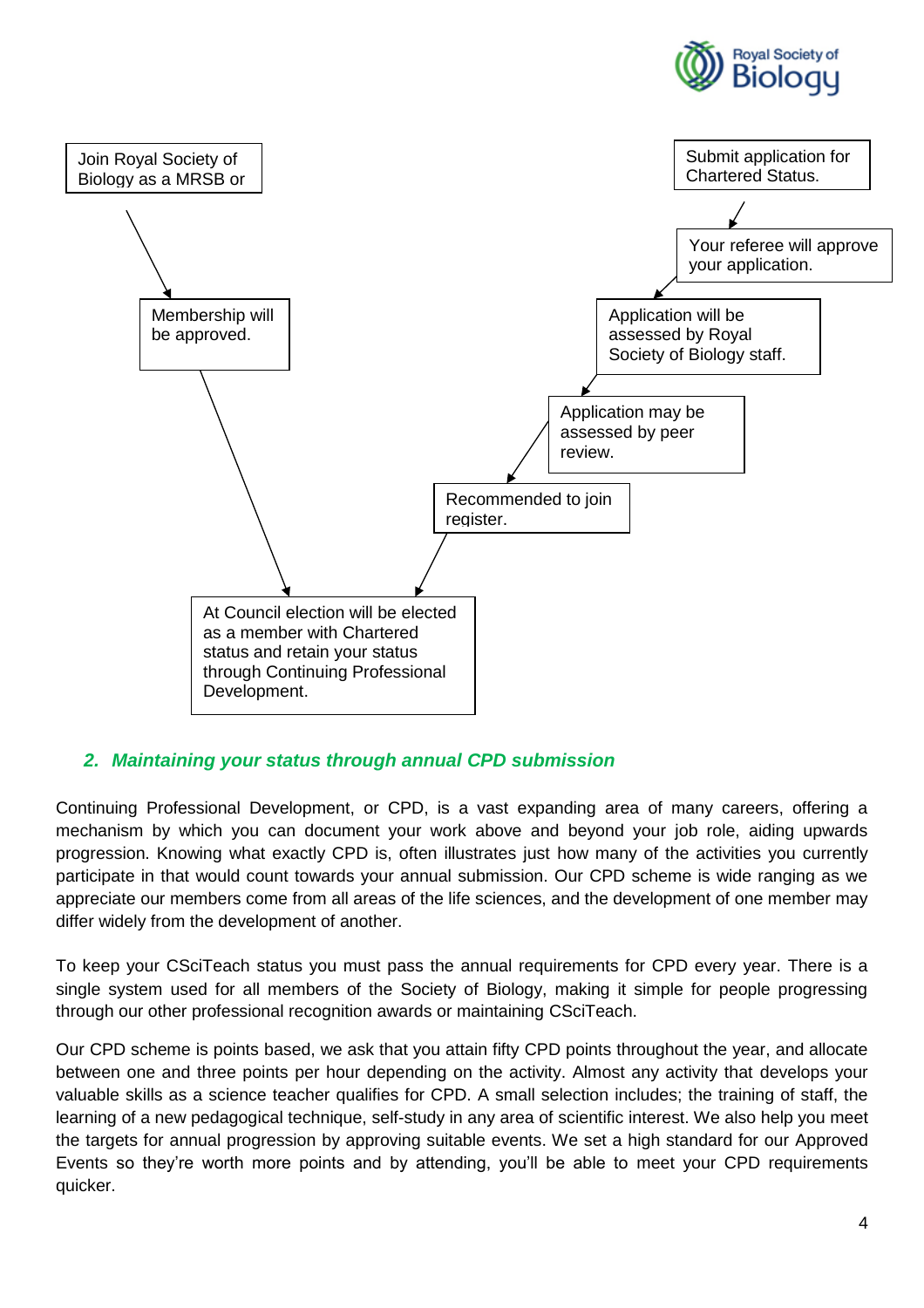

As a member of the Society, you gain access to our online members' portal, where you can register for, and begin, your CPD. You upload each activity, describing it, the time spent on it and your reflection on how it has impacted on your professional development. You can add activities as frequently as you wish and upon completion of your CPD year you will be certified as having completed our CPD scheme for that year

The Society also understands that for some individuals achieving fifty points may be difficult, therefore, should you feel your annual CPD submission meets the learning outcomes of CPD we will still assess your application.

Our guidance documents for CPD can be found online and further information on CPD standards for the Science Council can be found [here.](http://www.charteredscientist.org/about-csci/csci-teach)

We are obliged to assess 2.5% of the total number of registrants per year, and will be asking those randomly selected to illustrate how they have met the competencies or professional attributes for Chartered Status during the year of audit.

If you are selected to do this we will contact you by email and give you up to 6 weeks to submit the more detailed information requested. Although unlikely, if an audit reveals that applicants have not sufficiently illustrated maintenance of the standard required Chartered Status may be removed.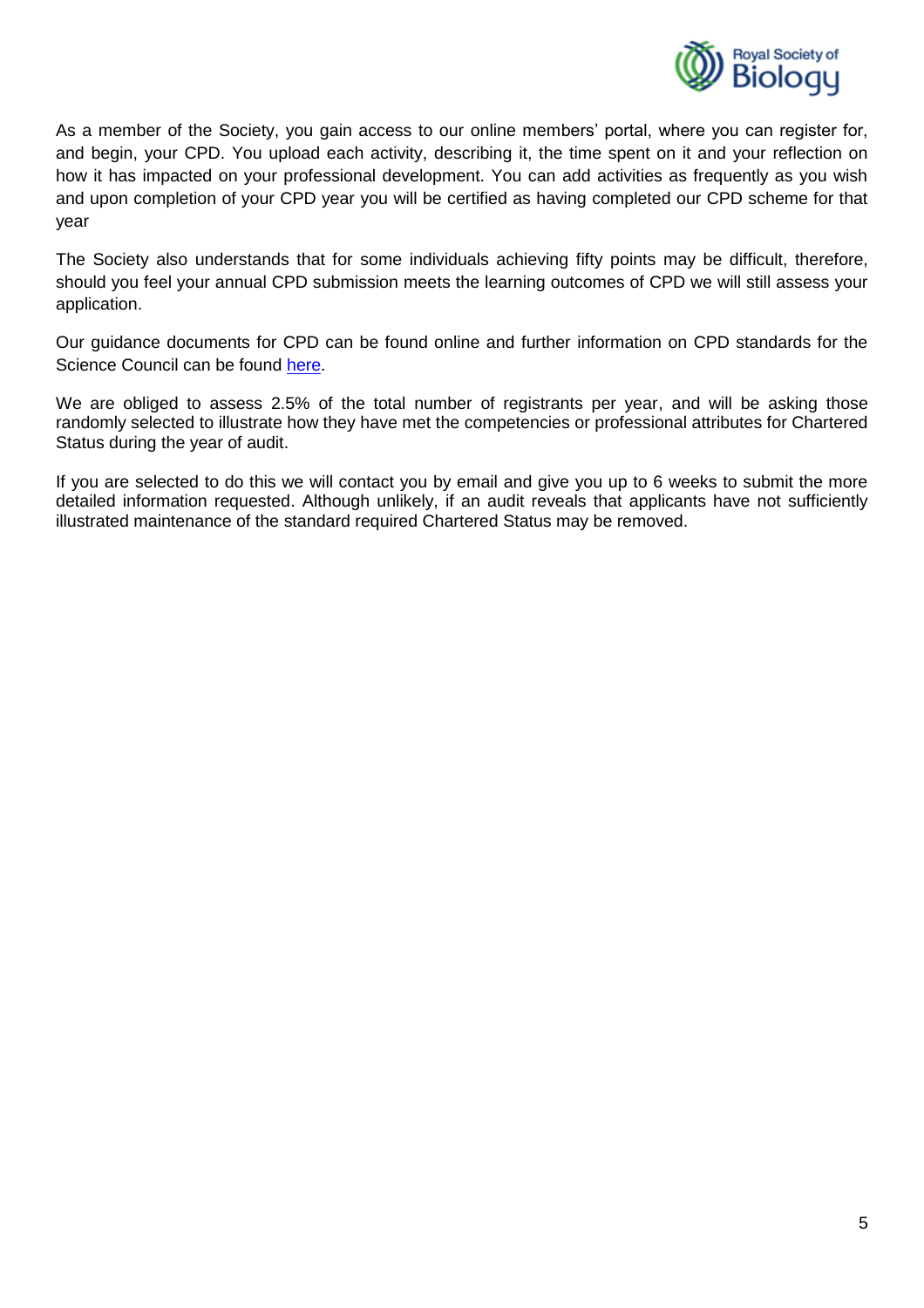

## **Masters Equivalency for CSciTeach**

For those that do not have the relevant qualifications at Level 7 you will need to ensure that you demonstrate in your competencies how you meet the M Level standard through work related experience.

The panel will be looking to see that you have developed your scientific subject knowledge and pedagogical skills base since completing your formal education. This development should be apparent through your job roles that you have held. They will also be looking for evidence of problem solving within your job role.

So the panel can assess your application you will need to exhibit characteristics that correspond to the UK's Quality Assurance Agency for Higher Education qualifications framework.

#### [Find out more about the QAA framework](http://www.qaa.ac.uk/en/AssuringStandardsAndQuality/Documents/Masters-Degree-Characteristics-2010.pdf)

Based on the framework, we would expect you to show how you;

- 1. deal with complex issues both systematically and creatively, make sound judgements in the absence of complete data, and communicate your conclusions clearly to specialist and nonspecialist audiences
- 2. demonstrate self-direction and originality in tackling and solving problems, and act autonomously in planning and implementing tasks at a professional or equivalent level
- 3. continue to advance your knowledge and understanding, and develop new skills to a high level
- 4. possess the qualities and transferable skills necessary for employment requiring:
	- $\triangleright$  the exercise of initiative and personal responsibility;
	- $\triangleright$  decision-making in complex and unpredictable situations; and
	- $\triangleright$  the independent learning ability required for continuing professional development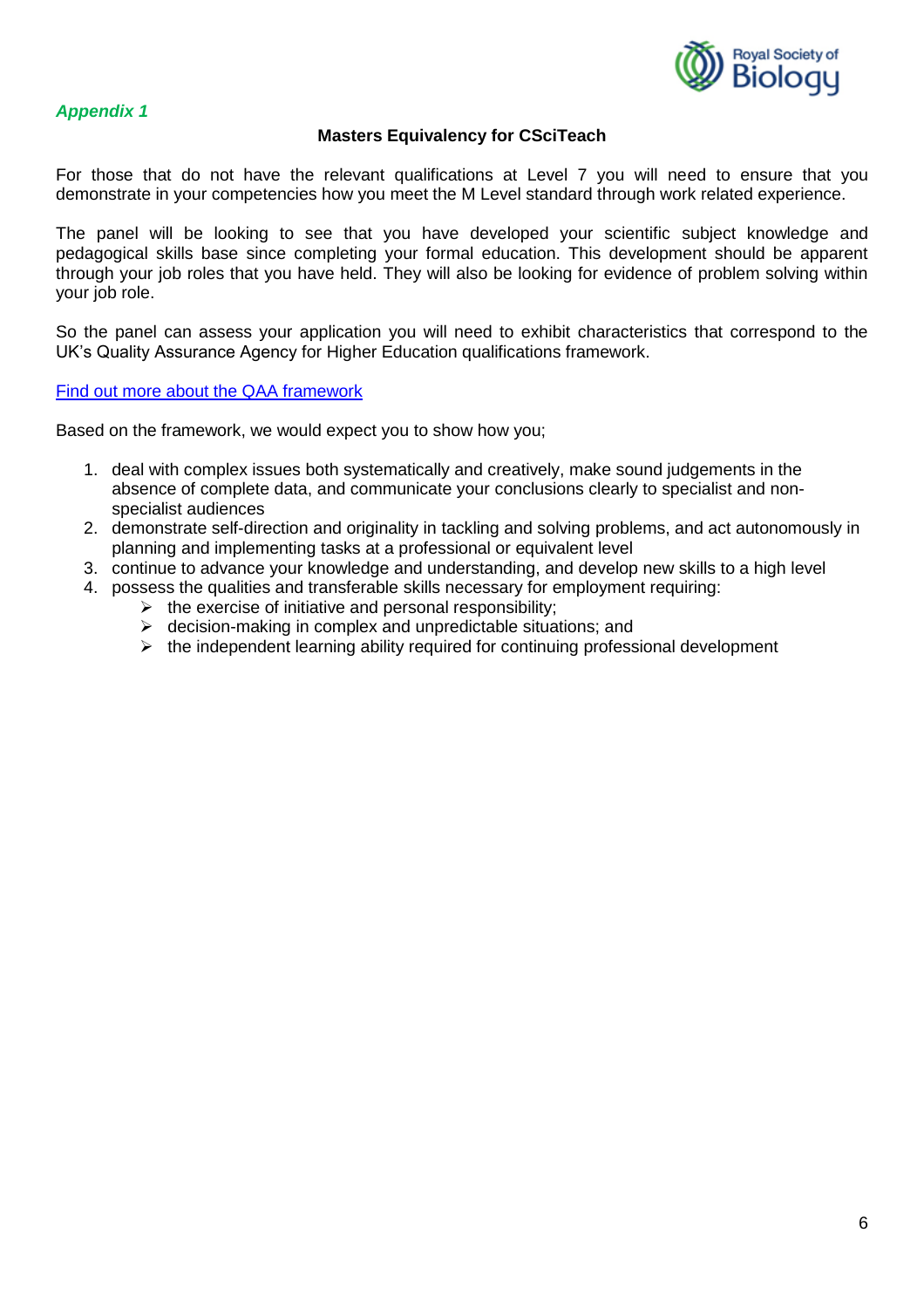

## **CSciTeach Competencies**

A1: Demonstrate a broad and up to date knowledge and understanding of science and wider science curricula related to your teaching

A2: Demonstrate a broad and up to date knowledge and understanding of teaching, learning and assessment specifically related to science education

A3: Demonstrate a knowledge of students and an understanding of the influences on them including developmental, cultural, gender and other contextual factors that might impact on their learning

B1: Demonstrate ability to analyse, evaluate and refine teaching to improve student learning

B2: Demonstrate ability to engage students in generating, constructing and testing scientific knowledge by collecting, analysing and evaluating appropriate evidence

B3: Demonstrate ability to develop students' confidence and their use of scientific knowledge and processes to understand the world around them.

B4: Demonstrate ability to implement ways of extending students' understanding of major ideas of science

C1: Demonstrate ability to contribute to, and take responsibility for leadership, management and development of science teaching

C2: Demonstrate ability to work collegially with colleagues and the wider professional community to improve the quality and effectiveness of science education

D1: Demonstrate ability to enable students to make informed decisions through using a wide variety of strategies, coherent with learning goals, to monitor and assess students' learning and provide effective feedback

D2: Demonstrate ability to plan coherent programmes of teaching and learning in science that are intellectually challenging, emotionally supportive and physically safe

E1: Demonstrate your commitment to continually maintaining and updating your professional expertise and competence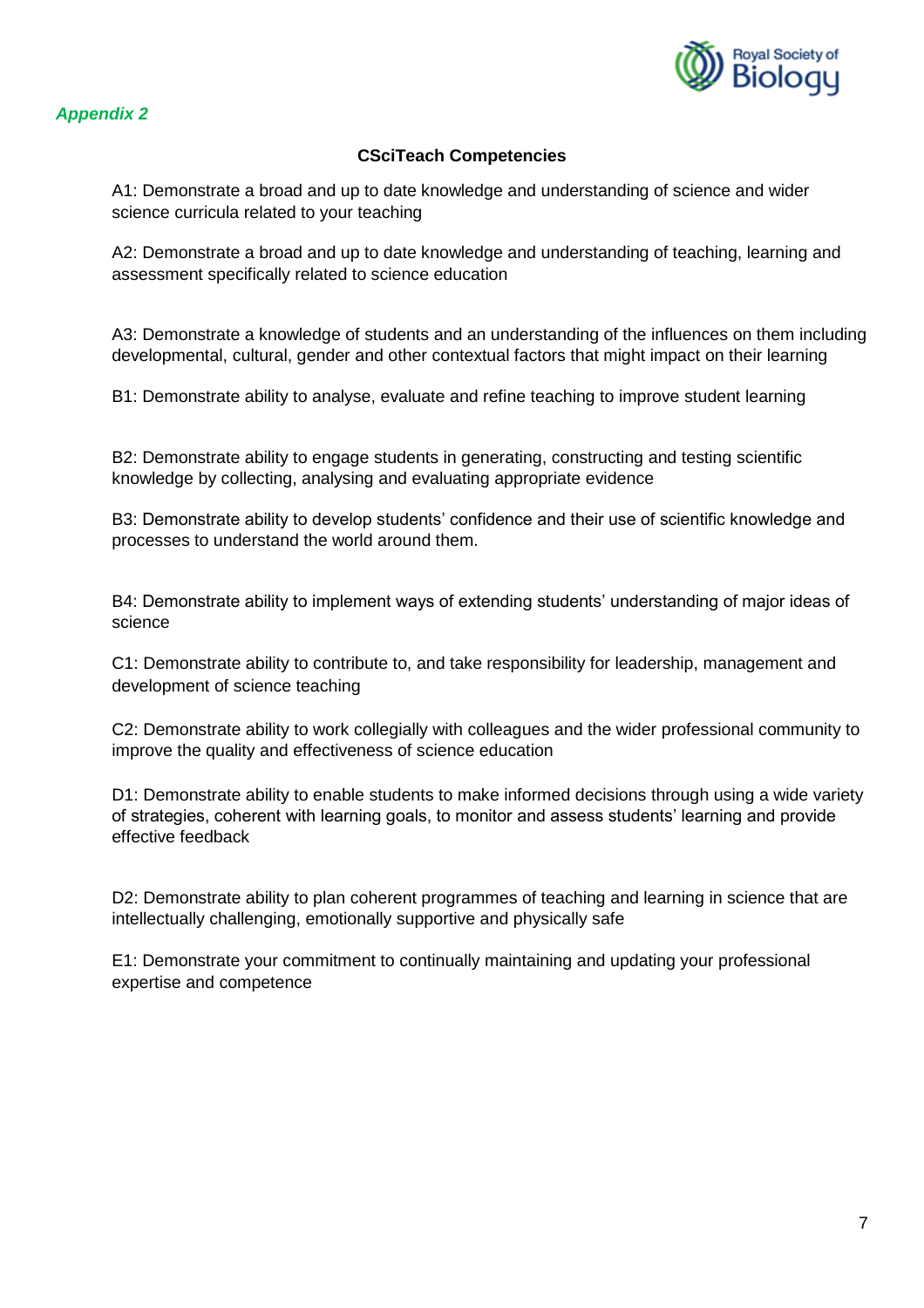

# **CSciTeach Competencies**

| A) Application of knowledge and understanding                                                                                                                                                                    |                                                                                                                                                                                                                                                                                                                                                                                                                                                                   |  |
|------------------------------------------------------------------------------------------------------------------------------------------------------------------------------------------------------------------|-------------------------------------------------------------------------------------------------------------------------------------------------------------------------------------------------------------------------------------------------------------------------------------------------------------------------------------------------------------------------------------------------------------------------------------------------------------------|--|
|                                                                                                                                                                                                                  | <b>Additional Information</b>                                                                                                                                                                                                                                                                                                                                                                                                                                     |  |
| A1: Demonstrate a broad and up to<br>date knowledge and understanding<br>of science and wider science<br>curricula related to your teaching                                                                      | EG: In this section you should show how you keep<br>your science subject knowledge up to date and the<br>impact that this has on your teaching and on student<br>learning. This can include but is not restricted to,<br>listing courses and continual professional<br>development activities, with the key outcomes and<br>learning points which have had an impact on your<br>teaching practice and how this has had a positive<br>impact on students learning. |  |
| A2: Demonstrate a broad and up to<br>date knowledge and understanding<br>of teaching, learning and<br>assessment specifically related to<br>science education                                                    | EG: In this section you should demonstrate a broad<br>knowledge and understanding of pedagogical<br>techniques in terms of teaching learning and<br>assessment. Show how you keep your pedagogical<br>knowledge up to date and the impact that this has on<br>your teaching and on student learning. Include<br>examples as relevant.                                                                                                                             |  |
| A3: Demonstrate a knowledge of<br>students and an understanding of<br>the influences on them including<br>developmental, cultural, gender and<br>other contextual factors that might<br>impact on their learning | EG: In this section you should demonstrate your<br>knowledge and understanding of issues that impact<br>on student learning. Show how you account for these<br>factors through your planning and implementation of<br>lessons and how this impacts on your teaching and<br>on student learning.                                                                                                                                                                   |  |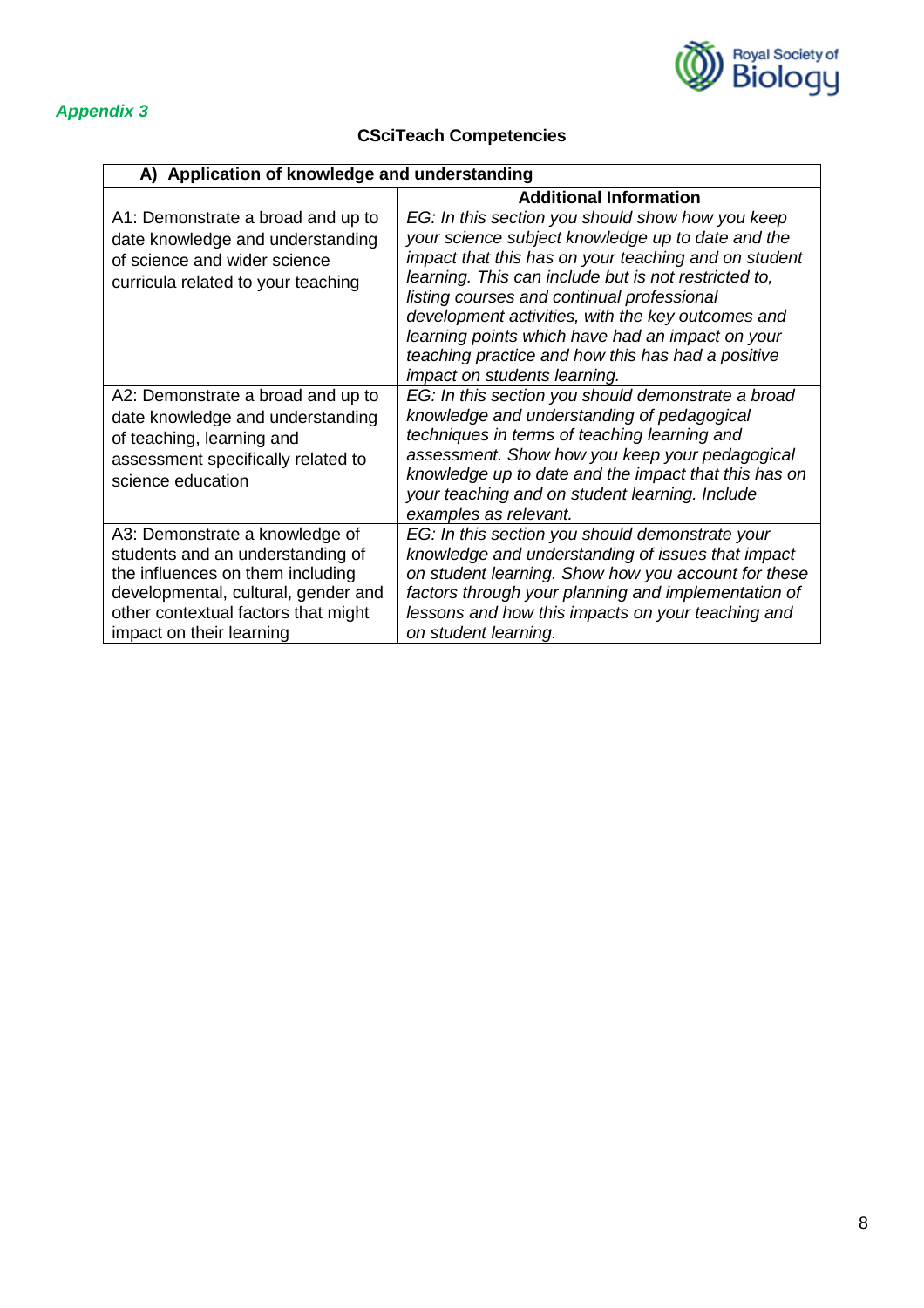

| <b>B) Personal Responsibility</b>                                                                                                                                                |                                                                                                                                                                                                                                                                                                                                                                                                                |
|----------------------------------------------------------------------------------------------------------------------------------------------------------------------------------|----------------------------------------------------------------------------------------------------------------------------------------------------------------------------------------------------------------------------------------------------------------------------------------------------------------------------------------------------------------------------------------------------------------|
|                                                                                                                                                                                  | <b>Additional Information</b>                                                                                                                                                                                                                                                                                                                                                                                  |
| B1: Demonstrate ability to analyse,<br>evaluate and refine teaching to<br>improve student learning                                                                               | EG: In this section you should demonstrate your<br>ability to analyse, evaluate and refine teaching to<br>develop effective teaching and learning strategies<br>which contribute to enhancing the educational<br>experience of students. Explain and give examples of<br>how these factors have improved your students<br>learning.                                                                            |
| B2: Demonstrate ability to engage<br>students in generating, constructing<br>and testing scientific knowledge by<br>collecting, analysing and evaluating<br>appropriate evidence | EG: In this section you should demonstrate how you<br>engage students in generating, constructing and<br>testing scientific knowledge by collecting, analysing<br>and evaluating appropriate evidence. Explaining your<br>effective teaching and learning strategies which<br>contribute to enhancing the educational experience of<br>students and to the wider professional context of<br>science education. |
| B3: Demonstrate ability to develop<br>students' confidence and their use<br>of scientific knowledge and<br>processes to understand the world<br>around them.                     | EG: In this section you should demonstrate your<br>ability to develop students' confidence and their use<br>of scientific knowledge and processes to understand<br>the world around them explaining your effective<br>teaching and learning strategies which contribute to<br>enhancing the educational experience of students<br>and to the wider professional context of science<br>education.               |
| B4: Demonstrate ability to<br>implement ways of extending<br>students' understanding of major<br>ideas of science                                                                | EG: In this section you should demonstrate the<br>methods you use to extend students' understanding<br>of major ideas, explaining your effective teaching and<br>learning strategies which contribute to enhancing the<br>educational experience of students and to the wider<br>professional context of science education.                                                                                    |

| C) Interpersonal Skills                                                                                                                                                    |                                                                                                                                                                                                                                                                                                                                                                                                |
|----------------------------------------------------------------------------------------------------------------------------------------------------------------------------|------------------------------------------------------------------------------------------------------------------------------------------------------------------------------------------------------------------------------------------------------------------------------------------------------------------------------------------------------------------------------------------------|
|                                                                                                                                                                            | <b>Additional Information</b>                                                                                                                                                                                                                                                                                                                                                                  |
| C1: Demonstrate ability to contribute<br>to, and take responsibility for<br>leadership, management and<br>development of science teaching                                  | EG: In this section you should demonstrate the how<br>you pro-actively contribute to developing resources<br>and supporting colleagues to improve the teaching of<br>science in your institution and beyond. Examples<br>may include developing new schemes of work,<br>resources for new courses, mentoring colleagues or<br>coordinating training and professional development of<br>others. |
| C2: Demonstrate ability to work<br>collegially with colleagues and the<br>wider professional community to<br>improve the quality and<br>effectiveness of science education | EG: In this section you should demonstrate the<br>overarching principles that characterise professional<br>autonomy and that relate to self-evaluation and<br>collegial activity to show how collaborative working<br>improves the quality and effectiveness of science<br>education.                                                                                                          |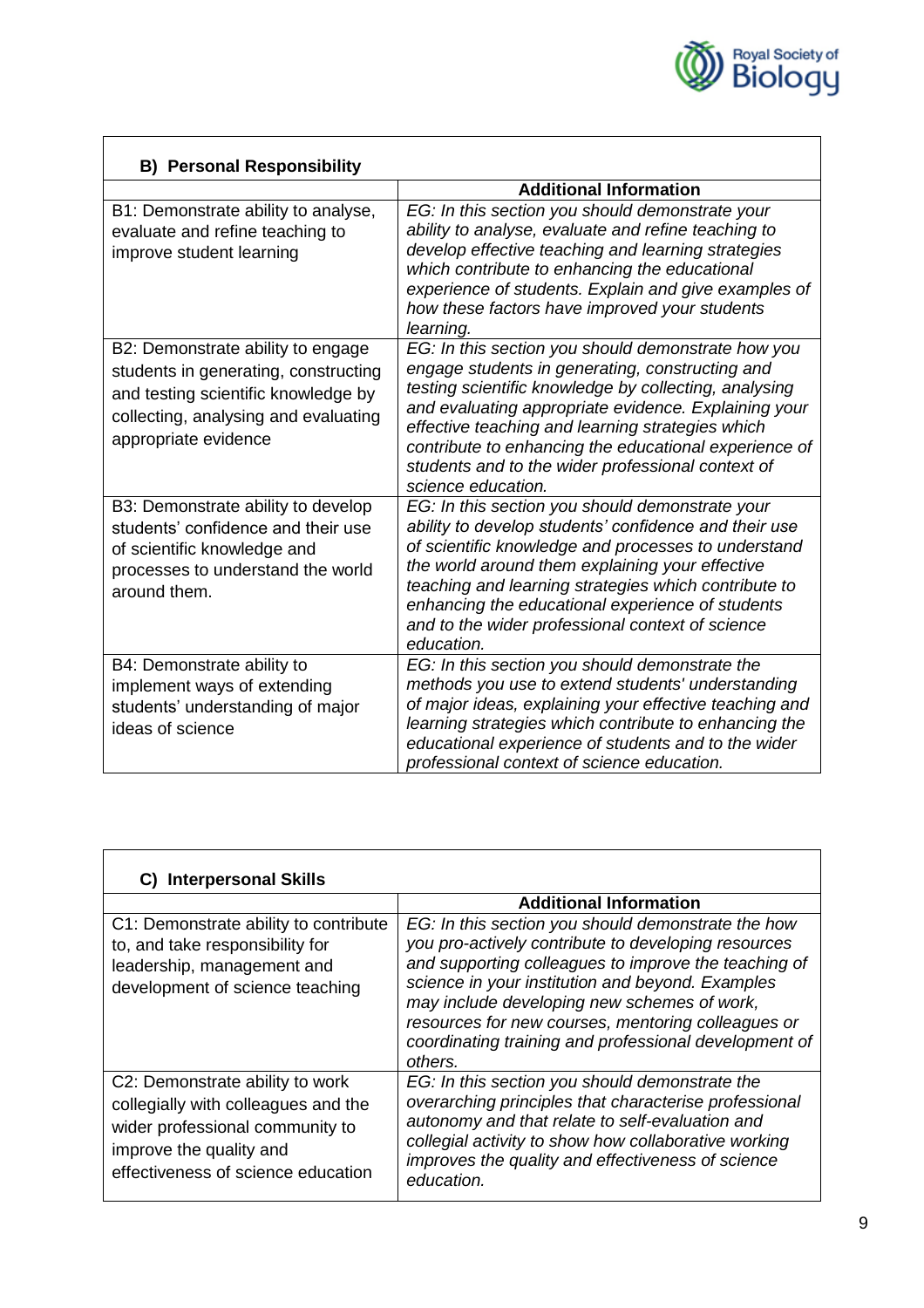

| D) Professional Practice                                                                                                                                                                                                                  |                                                                                                                                                                                                                                           |
|-------------------------------------------------------------------------------------------------------------------------------------------------------------------------------------------------------------------------------------------|-------------------------------------------------------------------------------------------------------------------------------------------------------------------------------------------------------------------------------------------|
|                                                                                                                                                                                                                                           | <b>Additional Information</b>                                                                                                                                                                                                             |
| D1: Demonstrate ability to enable<br>students to make informed decisions<br>through using a wide variety of<br>strategies, coherent with learning<br>goals, to monitor and assess<br>students' learning and provide<br>effective feedback | EG: In this section you should provide examples of<br>strategies and assessments, and show how they<br>impact on your teaching and on student learning<br>allowing them to understand how they can improve<br>their academic performance. |
| D2: Demonstrate ability to plan<br>coherent programmes of teaching<br>and learning in science that are<br>intellectually challenging,<br>emotionally supportive and<br>physically safe                                                    | EG: Account for how long term and short term goals<br>feed into your programmes of study. Explain how<br>your planning impacts on your teaching and on<br>student learning.                                                               |

| <b>Professional Standards</b><br>E)                                                                                         |                                                                                                                                                                                                                                                                                                                                                                                                                                                                                                                                                                                                                                                                                                                                      |  |
|-----------------------------------------------------------------------------------------------------------------------------|--------------------------------------------------------------------------------------------------------------------------------------------------------------------------------------------------------------------------------------------------------------------------------------------------------------------------------------------------------------------------------------------------------------------------------------------------------------------------------------------------------------------------------------------------------------------------------------------------------------------------------------------------------------------------------------------------------------------------------------|--|
|                                                                                                                             | <b>Additional Information</b>                                                                                                                                                                                                                                                                                                                                                                                                                                                                                                                                                                                                                                                                                                        |  |
| E1: Demonstrate your commitment<br>to continually maintaining and<br>updating your professional expertise<br>and competence | EG: To be awarded the CSciTeach you need to<br>demonstrate your commitment to continually<br>maintaining and updating your professional expertise<br>and competence. You need to demonstrate that you<br>work with colleagues and others in developing<br>science education beyond your own classroom.<br>Include in this section details of professional<br>development that you have completed within the past<br>year. Include professional development training or<br>initiatives that you have coordinated or implemented<br>for others. Include any memberships to professional<br>organisations. If you have not got an M-Level<br>qualification in education / pedagogy you can show<br>your equivalent qualifications here. |  |